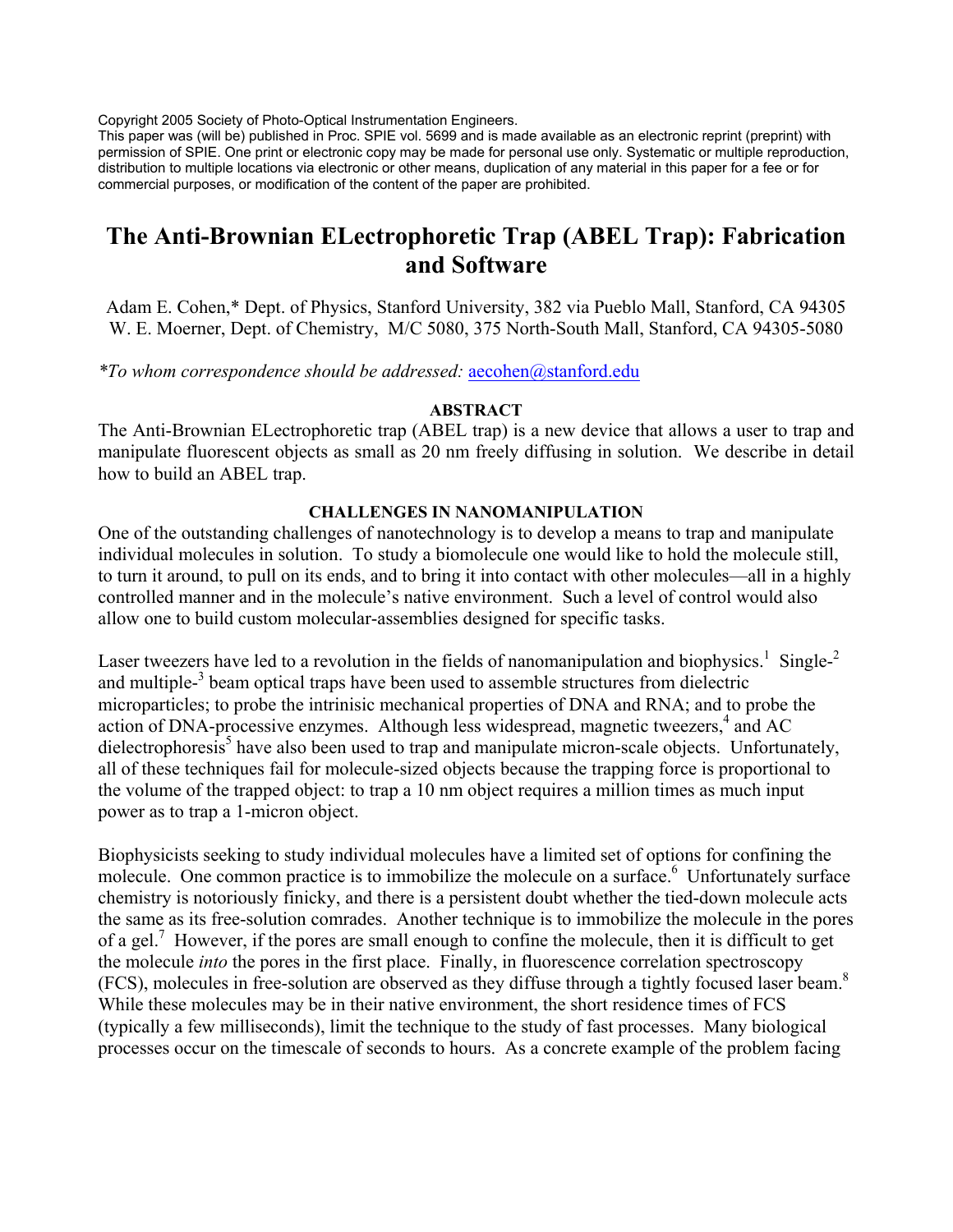single-molecule researchers, nobody has found a way to observe the catalytic cycle of the chaperonin GroEL, which takes  $7 - 15$  seconds, without disturbing this cycle.

The Paul trap and Dehmelt's improvements on the Penning trap allowed scientists to observe individual gas-phase ions for long times. These traps have been used in basic physics to measure the magnetic moment of the electron, and are also widely used as an analytical tool in massspectrometry. To-date, no equivalent tool has been developed for studying single-molecules in solution.

Feedback control is widely used to stabilize the motion of stochastic systems, where the stochasticity may arise from quantum, thermal, or manufacturing fluctuations. In particular, feedback may be used to cancel the Brownian motion of a single nanoscale object in solution, over some finite bandwidth. In contrast to passive trapping schemes, feedback trapping has the advantage that the applied potential need not have any local minima. Recent proposals have discussed using feedback to track the Brownian motion of individual fluorescent molecules in solution.<sup>9,10</sup> For nanoscale objects, electrophoretic forces are far stronger than either magnetic or optical forces and are thus most amenable to inclusion in a feedback system.

# **THE ANTI-BROWNIAN ELECTROPHORETIC TRAP (ABEL TRAP)**

Over the past year and a half, we have developed an *A*nti-*B*rownian *EL*ectrophoretic trap (ABEL trap): a device that uses quasi-DC electric fields and digital feedback to manipulate individual nanoscale objects in solution at ambient temperature. We have trapped *individual* 20 nm polystyrene nanospheres, 100 nm lipid vesicles,  $\sim$ 700 nm (radius of gyration) molecules of λ-DNA, and particles of tobacco mosaic virus. Unlike other trapping schemes, the trapping performance of the ABEL trap scales favorably for small particles.<sup>11,[12](#page-9-11)</sup>

The ABEL trap works by monitoring the Brownian motion of the particle (via fluorescence microscopy), and then applying a feedback voltage to the solution so that the electrophoretic drift exactly cancels the Brownian motion. The drift can be due either to the direct action of the field on the object's charge, or to an electroosmotic flow which creates a drag on the object. The incarnation described here relies on electroosmotic flow, although we have used both effects to trap objects. The ABEL trap works on any object that can be imaged optically and that can be dispersed in water. The ABEL trap is non-invasive, is gentle enough to handle biological molecules, and can trap objects far smaller than can be trapped with laser tweezers.

In this article we describe in detail how to build an ABEL trap and the software that controls the ABEL trap.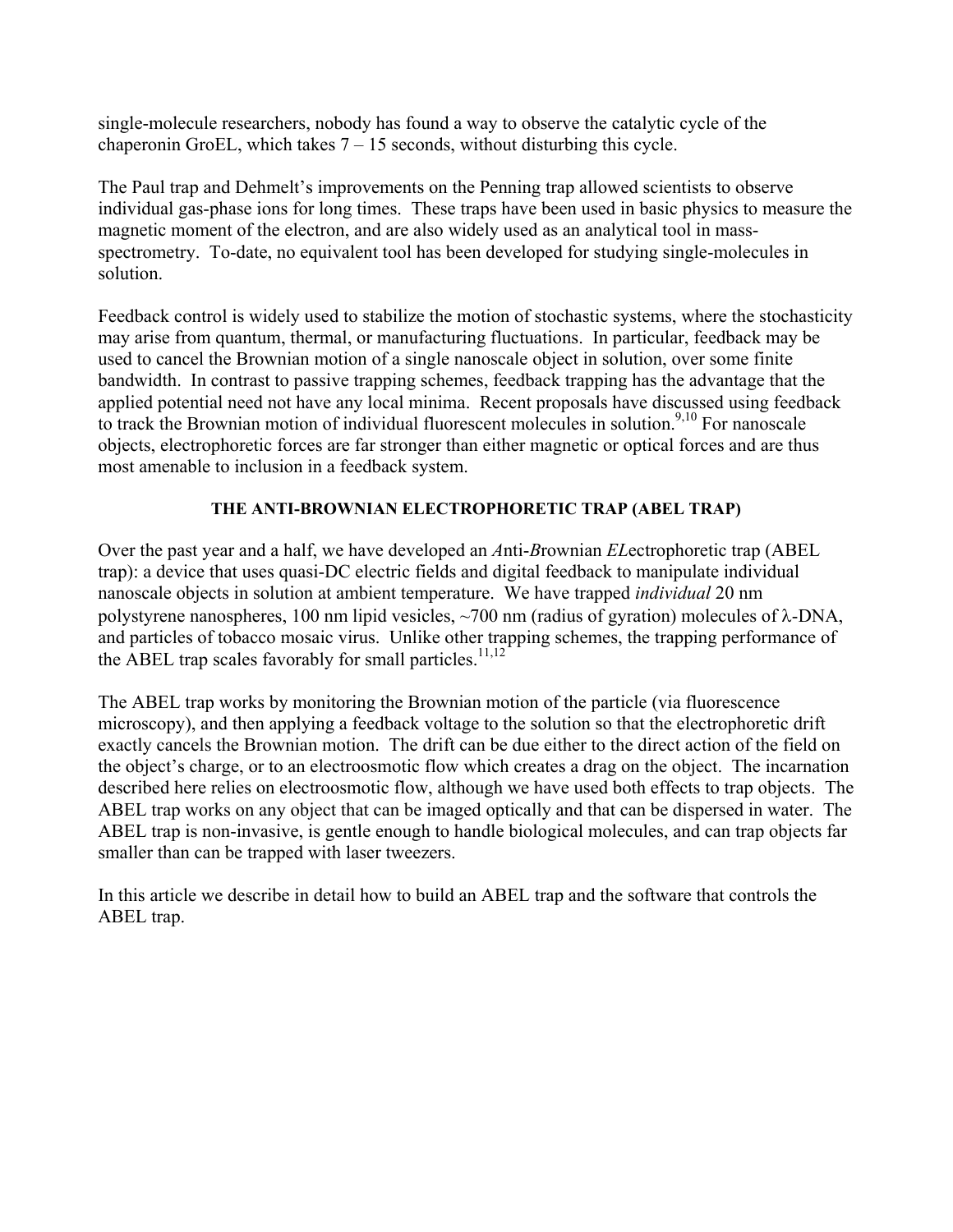

2.8 GHz Pentium IV NI IMAQ PCI-1407 frame grabber NI PCI-MIO-16E-4 DAQ card Visual Basic 5.0

**Figure 1**. System configuration for the ABEL trap.

# **OVERVIEW OF THE HARDWARE**

Figure 1 shows the system configuration of the ABEL trap. A laser beam illuminates the sample in a fluorescence microscope. Fluorescence images are collected by a Cascade 512B camera (Roper Scientific), and sent to a monitor and a computer. The computer calculates a feedback voltage, which is filtered and scaled by the feedback electronics. The feedback signal is then applied to the sample in order to induce the appropriate electrophoretic drift.

A poly-dimethyl siloxane (PDMS) microfluidic cell forms the heart of the ABEL trap (Fig. 2). The cell is designed so that a voltage applied to a set of electrodes leads to an arbitrary in-plane electroosmotic flow in the center of the trap. This flow carries dissolved species with it. By continuously adjusting the magnitude and direction of the flow, we can cancel the Brownian motion of one object of interest.

Sample cells were fabricated in the Stanford Nanofabrication Facility (SNF) using the procedure illustrated in Figure 3. The sample cell contains channels of two different depths: a shallow (880 nm) channel forms the trapping region and deep (20  $\mu$ m) channels connect the trapping region to macroscopic electrodes. It was necessary to use a thin channel in the trapping region to confine trapped objects to the focal plane of the microscope (the present incarnation of the ABEL trap does not provide feedback trapping in the z-direction). It was also necessary to use thick channels to connect the trapping region to the macroscopic electrodes to avoid resistive losses in these channels and to allow the channels to fill easily.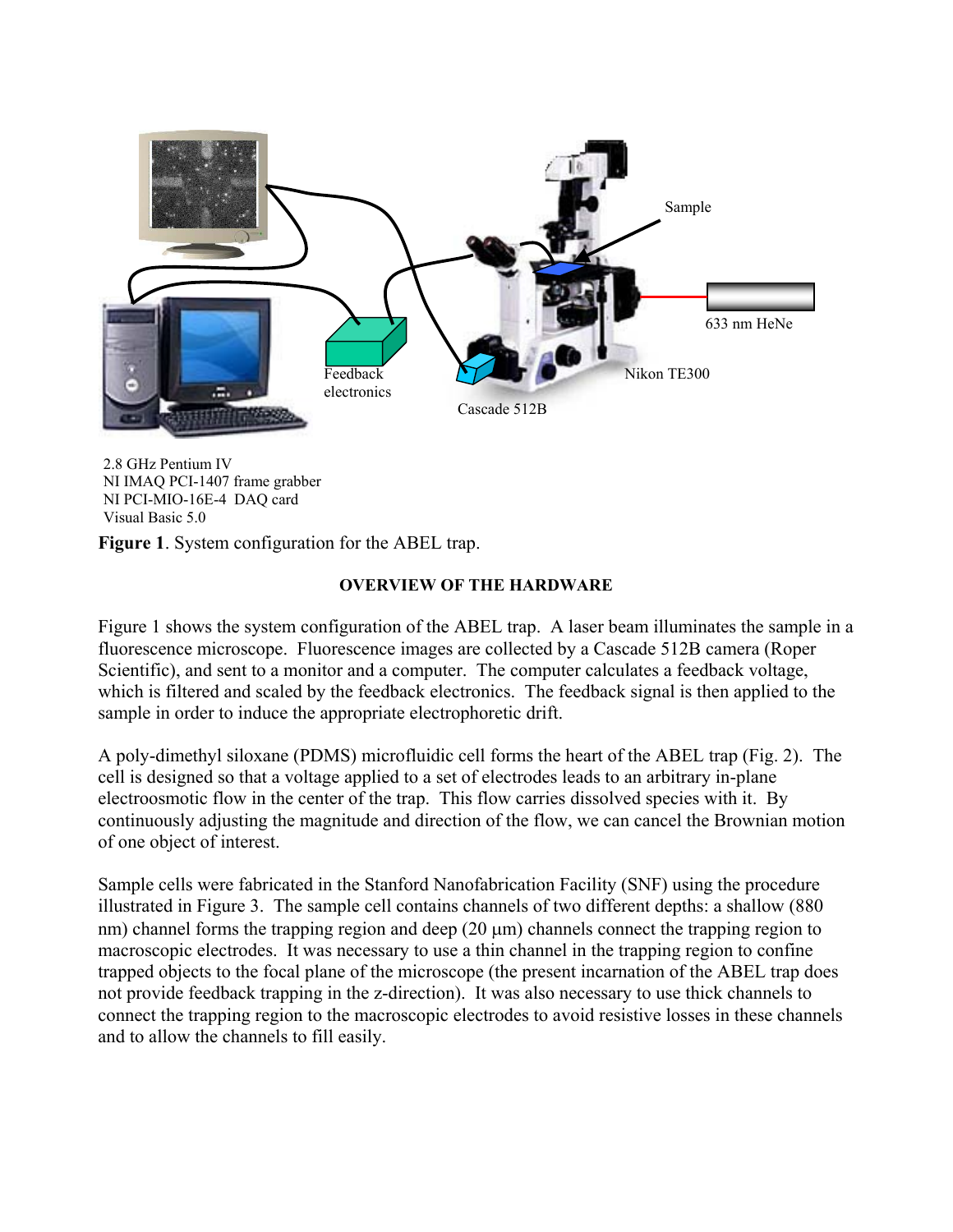A template for the PDMS cell was formed in two stages of photolitography on a 4" Si wafer. Initially we used a conventional chrome-on-quartz mask to pattern the Si master. We found, however, that equally good results were obtained using high-resolution transparency masks, at a significant saving of cost and effort. Once a master was made with 40 copies of the pattern, it could be used repeatedly to fabricate batches of 40 sample cells. Thus we were able to use the sample cells disposably, avoiding the risk of cross-contamination between experiments.

The PDMS stamp and a glass coverslip were exposed to a plasma of low-pressure room air for 1 minute and then irreversibly bonded to each other. The plasma treatment made the surfaces hydrophilic and negatively charged, which led to strong electroosmotic flow.

A major challenge was to eliminate pressure-driven flows in the trapping region. The crosssectional area of the trapping region (20  $\mu$ m x 880 nm) is roughly 800 times smaller than that of the microfluidic channels connecting to the electrodes (700  $\mu$ m x 20  $\mu$ m). Thus even slight flows in the channels lead to very large flow velocities in the trapping region. We balanced the pressure in the channels by immersing the entire cell in a water bath (Fig. 4).



**Figure 2**. Trapping region of the ABEL trap, formed from an oxidized PDMS stamp and a glass coverslip. The trapping region is  $\sim$ 20  $\mu$ m across and 880 nm deep. This depth allows free diffusion of submicron particles, while still confining the particles to the focal plane of the microscope. The small circles surrounding the trapping region are support posts to keep the PDMS from collapsing onto the glass coverslip. The channels extending to the edges of the image are  $\sim$ 20  $\mu$ m deep and extend  $\sim$ 7 mm away from the trapping region, where they are connected to macroscopic copper electrodes. The channel on the left splits into three to allow for easy and rapid sample delivery. Regions of PDMS in contact with the glass have been crosshatched for clarity.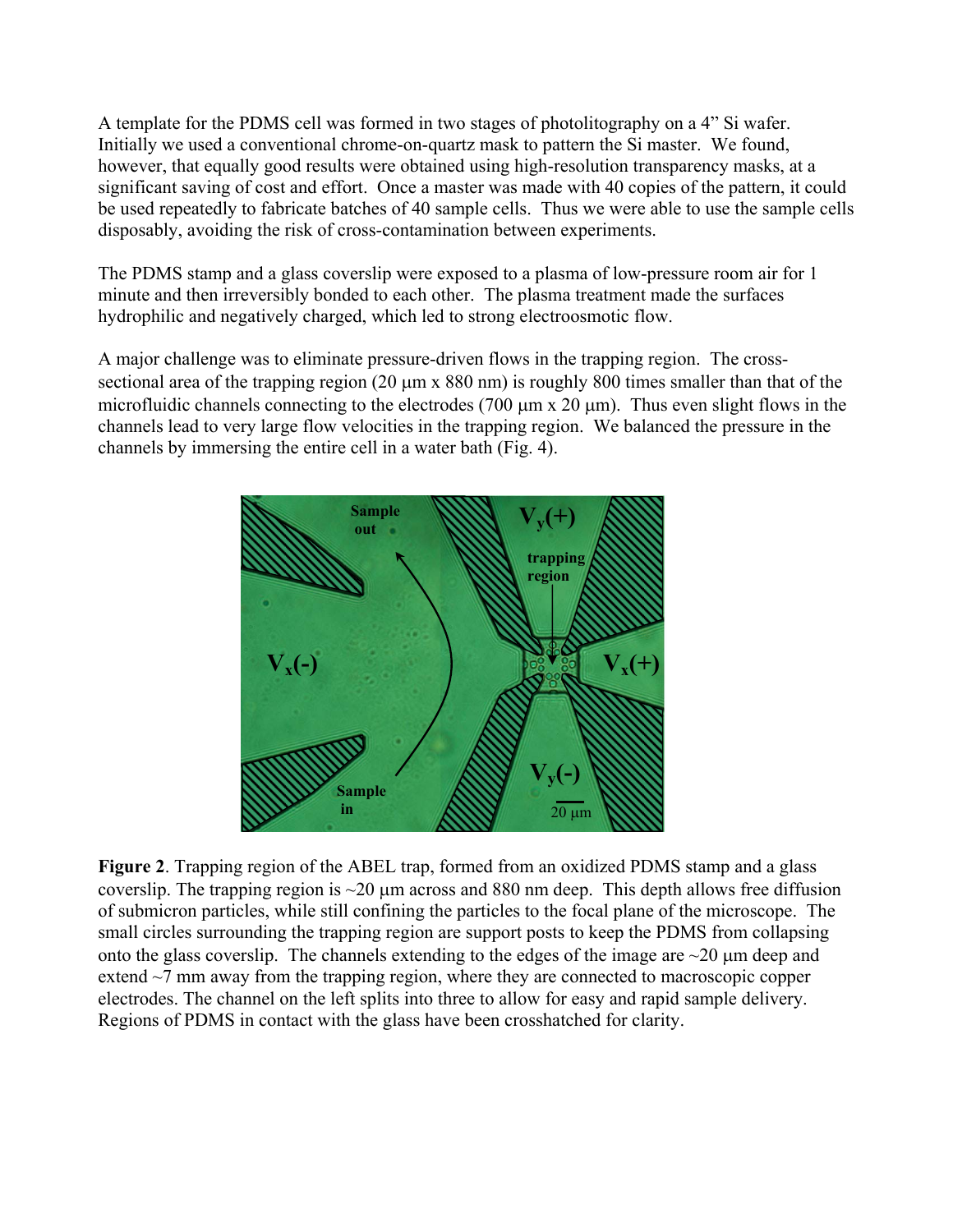

**Figure 3**. Process for making PDMS microfluidic cell. Top: Mask patterns were printed on a transparency. Each mask contains ~40 copies of the pattern. Bottom: Processing steps. The central trapping region was patterned on a 4" wafer. The Al overcoat on the mesas made the mesas easy to locate for alignment with the second layer of lithography. The hard-bake of the SU-8 (150 C, 2 hrs.), strengthened the film and rounded the corners creating a draft angle for easy removal of the PDMS. To prevent adhesion of the PDMS, the master was put in a dessicator in vacuum with a drop of trichloro(1H,1H,2H,2H perfluoreooctyl)silane (Aldrich) for 1 hr. prior to applying PDMS.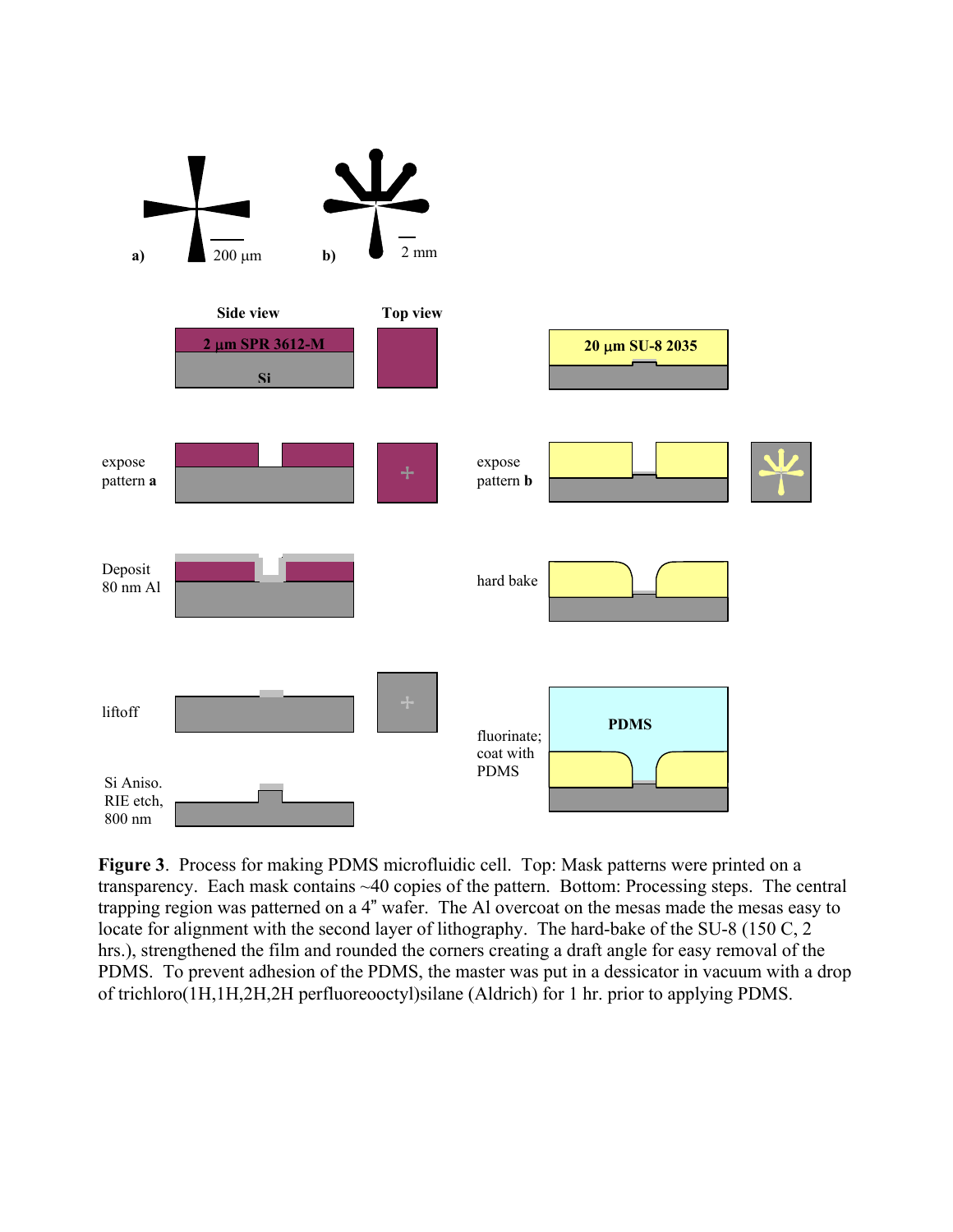

**Figure 4.** Holder for the sample cell. The sample cell is epoxied to the bottom of a plastic jar, and access holes are punched through the bottom of the jar and through the PDMS. The sample cell is filled with a solution of objects to be trapped by pipetting. Excess buffer is then added to the plastic jar to equalize the pressure in all arms of the sample cell. Insulated copper wires with exposed ends are inserted into the four control arms of the sample cell. The entire cell is mounted in a fluorescence microscope.

The sample cell is mounted in an inverted optical microscope equiped with a 100x, NA 1.4 oil immersion objective (Nikon *S Fluor*) and a 4x magnifier. The trapping region is illuminated with several mW of laser light. Our setup can be switched between illumination at 633 nm, 532 nm, 514 nm, or 488 nm. Fluorescence images are captured on a high-sensitivity CCD camera (Cascade 512B, Roper Scientific) at frame-rates of up to 300 Hz.

The ABEL trap has four electrodes whose potentials can be adjusted independently. This implies that there are three degrees of freedom in controlling the field (adding a constant to all potentials clearly has no effect on the field). Let the electrodes be numbered as:



We parameterize the three degrees of freedom as:

 $V_x = V_1 - V_3$  $V_y = V_4 - V_2$  $V_Q = V_1 + V_3 - V_4 - V_2$ .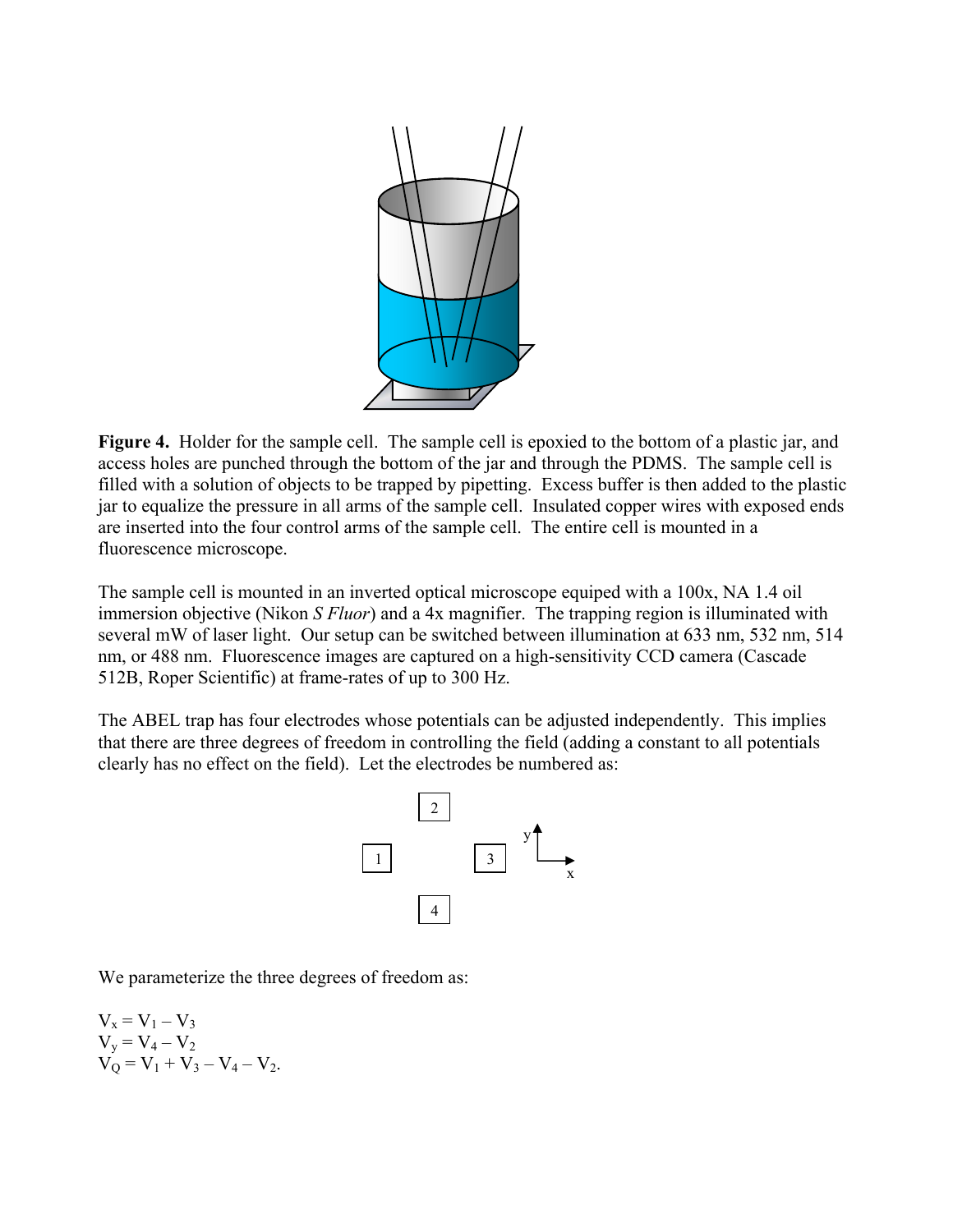$V_x$  and  $V_y$  give the Cartesian components of the field in the center of the trapping region.  $V_{\Omega}$  is related to a quadrupole field. In this incarnation of the ABEL trap we set  $V<sub>Q</sub> = 0$ , and also require that  $V_1 + V_2 + V_3 + V_4 = 0$ . These two requirements imply that  $V_3 = -V_1$  and  $V_2 = -V_4$ . Our D/A card has only two analog outputs. The four drive voltages are generated with the simple circuit shown in Figure 4.



**Figure 4.** Control circuit for the ABEL trap. The circuit applies  $\pm V_{\text{out}}$  to opposing electrodes, where V<sub>out</sub> is the feedback voltage generated by the computer. The geometry of the sample cell concentrates the entire voltage drop across  $\sim$ 20  $\mu$ m. Thus, unlike traditional capillary electrophoresis setups, the ABEL trap operates at low voltage. Typical feedback voltages are under 2 V.

#### **CONTROL SOFTWARE**

The computer controlling the ABEL trap must perform the following tasks:

- 1) Acquire images as they stream in from the camera;
- 2) Process the images in real-time to extract the x,y-coordinates of a single nanoparticle;
- 3) Calculate feedback voltages and send them to the D/A converter;
- 4) Display on the monitor an image of the trapping region, highlighting the trapped particle
- 5) Accept inputs from the user, such as mouse clicks indicating to move the target location or to trap a different particle.
- 6) Record and save video images, the trajectory of the trapped particle, and the applied feedback voltage.

The first three of these tasks must be performed in less than 3.4 ms, which is a typical interval between video frames from the camera. This requirement places stringent demands on the software and computer. Tasks  $4 - 6$  can take longer to execute, but they cannot delay the execution of the first three tasks by more than 3.4 ms.

The control software is run on a personal computer (Advantage PC, 2.8 GHz Pentium 4, Windows 2000). The software is written in Visual Basic 5.0, with the IMAQ Vision and ComponentWorks libraries from National Instruments and the PVCAM low-level camera-control library from Roper Scientific. Visual Basic is not a compiled language, so these libraries are key to achieving the requisite speed of the feedback loop.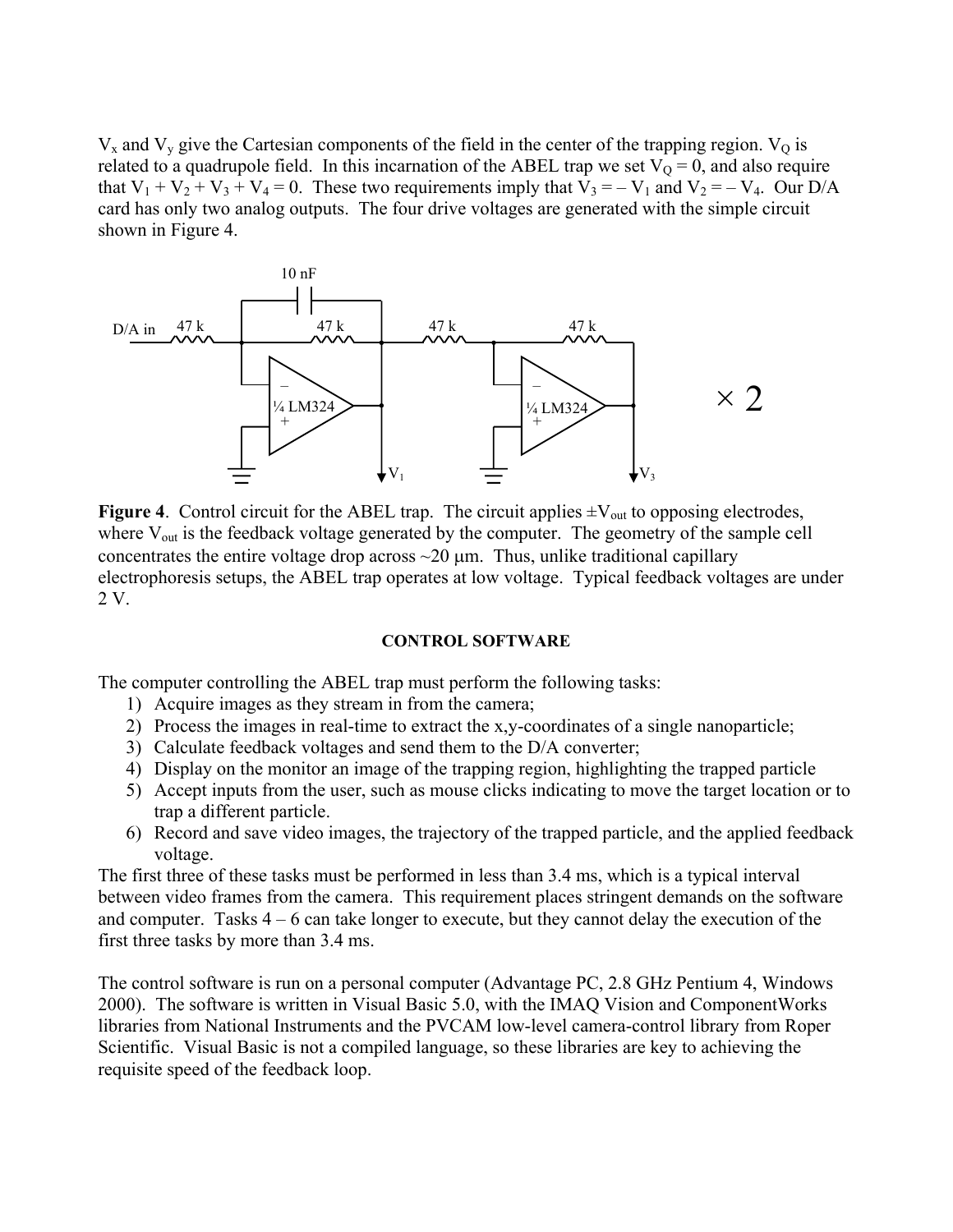The most critical design feature in the ABEL trap is achieving a short feedback latency. Much of the latency in our system comes from the camera. The Cascade 512B camera is a frame-transfer CCD imager with 512 x 512 pixels, on-chip gain, and a 10 MHz pixel readout clock. The frame-transfer process imposes an unavoidable delay of 2 ms on each frame. Reading out the image from the CCD causes a further delay. With a 16 x 16 Region of Interest (ROI), the total interframe interval (frame transfer plus readout) is 3.1 ms, and with a 32 x 32 ROI the interframe interval is 4.5 ms. The time for the computer to process an image depends on the image-size, and typically requires  $\sim 0.5$  video frames. Thus the total latency in the feedback loop is  $\sim$ 1.5 video frames, or 4.6 ms with a 16 x 16 ROI and 6.8 ms with a 32 x 32 ROI. This feedback latency determines the smallest size of particle that the ABEL trap can trap.

We have written auxiliary software to quantify the feedback latency of the ABEL trap for any set of software parameters. An LED under computer control is pointed at the camera. The computer briefly flashes the LED, and then records how long it takes for the camera and image-processing software to register the flash. In this way we have been able to optimize the entire feedback system for maximum speed.

To maximize the speed of the image processing, a small sub-image (typically 15 x 15 pixels), which we term the "fovea," is extracted from the raw image from the camera. This fovea is chosen to be small enough to contain on average only one particle, but large enough so that if the particle is in the center of the fovea during one frame, the particle is unlikely to have left the fovea entirely in the subsequent frame. In the first step of image processing, a background image is subtracted from the fovea. The background image is constructed by averaging many (typically 10 to 1000) video frames. The background subtraction is useful for removing signal from scattered laser light and from particles stuck to the surface. An optional flat-field correction then scales the intensity values in the fovea based on the spatial distribution of laser intensity. This is useful if the laser intensity is inhomogeneous over the field of view. The fovea is then convolved with a Gaussian filter (typically with a 3 x 3 or 5 x 5 kernel). A diffraction-limited spot covers several pixels on the camera, so this process preserves real features while diminishing pixel noise. A threshold is applied to remove residual background, and then the center of mass is calculated for the remaining pixels. The fovea for the next frame is centered on the center of mass calculated for the preceding frame. This procedure allows the software to track a single particle over many frames, even if there are multiple other particles in the large image. However, if two particles enter the fovea simultaneously, then only their mutual center of mass is tracked until one of the particles exits the fovea. The IMAQ Vision library from National Instruments performs all of the above operations in  $\sim$ 2.5 ms for a 32 x 32 ROI.

One of the advantages of performing feedback in software is that the feedback voltage can be an arbitrary function of the present (or past) position of the particle<sup>12</sup>. The simplest incarnation of the ABEL trap applies a voltage linear in the offset between the particle and a target location. This is equivalent to trapping the particle in a harmonic trap. However, we have also experimented with applying voltages that correspond to power-law, double-well, and lattice potentials. Furthermore, the force field need not be the gradient of a potential: we have experimented force fields with nonzero curl, which make the particle travel in circles. The force field may also depend on the position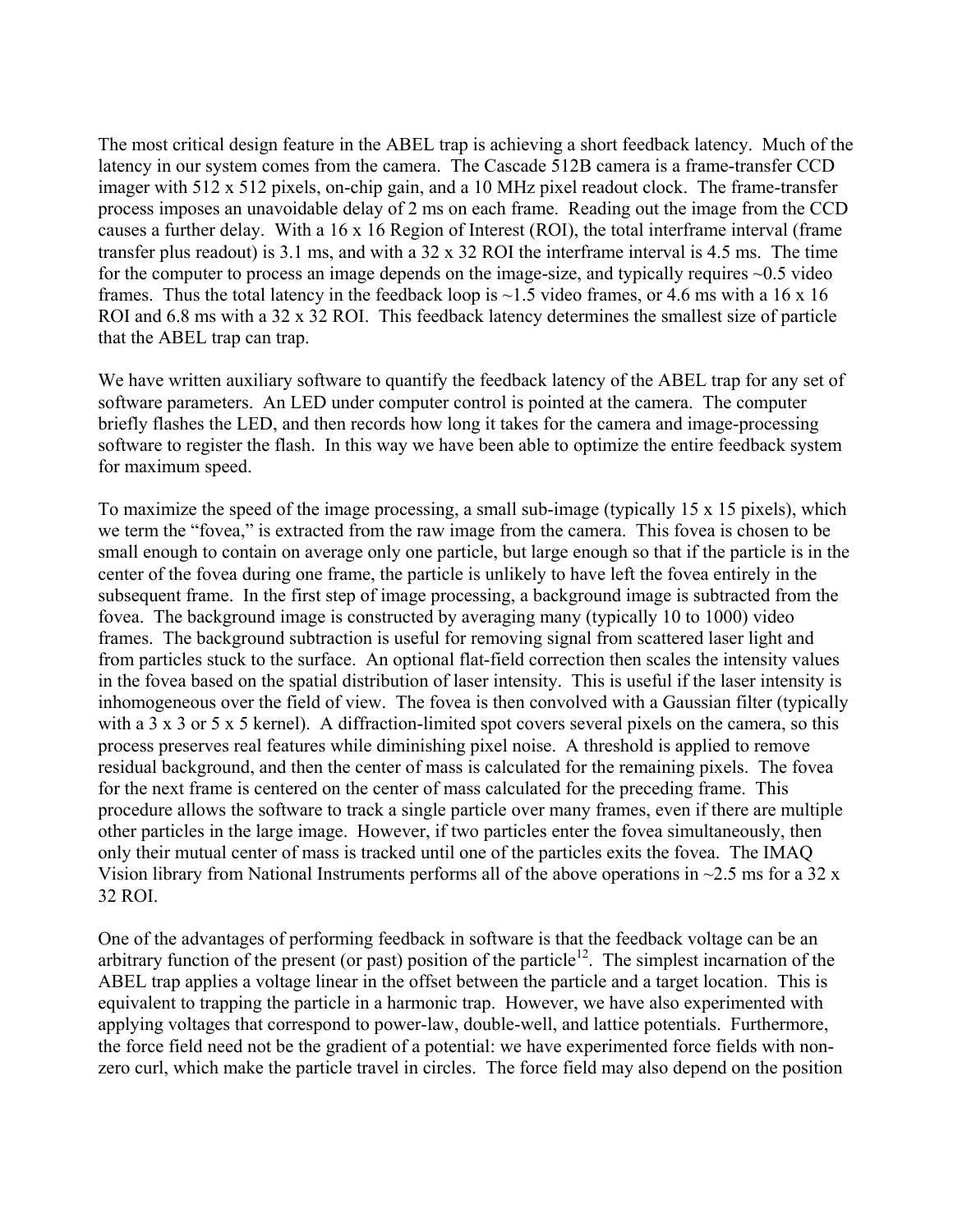of the particle at times other than the most recent frame. For instance, a velocity may be calculated for the particle by calculating the displacement over the two most recent frames. Adding a force proportional to the velocity is equivalent to giving the particle momentum. Depending on the direction of this force, the apparent mass of the particle may be increased or decreased, or an effective magnetic field may be applied.

Our software also allows the user to superimpose on the feedback field an arbitrary AC or DC field. Fields with frequencies higher than the feedback bandwidth can be used to orient anisotropic particles, or to measure their mobility as a function of frequency. The ABEL trap allows one to measure time- and frequency-dependent mobilities of single particles—something which cannot be done in any other way. Time-resolved single-particle mobility measurements provide information on charge and conformational fluctuations. A DC field causes particles to sweep through the field of view. This can be useful if one is searching for a specific type of particle, or if one is working with a very dilute solution in which there are not typically any particles in the field of view.

Once a particle is trapped, there are several ways to control its position. The software accepts mouse input, so a user can simply click on an image of a trapped particle and drag the particle around on the screen. The computer adjusts the coordinates of the target position in response to movements of the mouse. Alternatively, the user may specify a file with a list of target locations. Once a particle is trapped, the computer runs through this list and applies a new target location with each frame. We have used this procedure to make particles trace out complex paths.

# **DISCUSSION**

Optical trapping and dielectrophoresis exert very weak forces for two reasons. As is well-known, the force scales with the volume of the trapped object. Also the force arises through a second-order interaction with the electric field. Electrophoretic forces, on the other hand, are much stronger than optical forces. Electrophoresis depends on charge rather than polarizability, and is first order in the field rather than second order. This is why electrophoresis is commonly used to separate biomolecules, and optical forces are not. Electrophoresis has not previously been used to *trap*  biomolecules because an electrophoretic potential contains no minima away from the boundaries. Our key innovation has been to introduce active feedback so that we make make use of the strong forces produced in electrophoresis to generate a preferred position for the particle.

While the feedback *strength* is no problem for the ABEL trap, the feedback *latency* is the limiting factor. A particle can be trapped to an area of dimension  $d \sim \sqrt{2Dt_r}$ , where *D* is the diffusion coefficient of the particle and  $t_r$  is the response time of the feedback loop. We hope to develop allhardware trapping schemes to lower  $t_r$  to  $\leq$  0.5 ms (from its present value of  $\sim$ 5 ms). This will allow us to trap objects of order 1 nm in diameter.

The fundamental limit to trapping an individual fluorophore is the finite rate of photon-detection: it is impossible to know the position of a fluorophore in between photon detection events. To confine a fluorophore with  $D \sim 300 \text{ }\mu\text{m}^2/\text{s}$  to a distance  $d \sim 1 \text{ }\mu\text{m}$  requires a photon detection rate, and a feedback bandwidth, of ~500 Hz. We also note that, as for all single-molecule fluorescence studies,